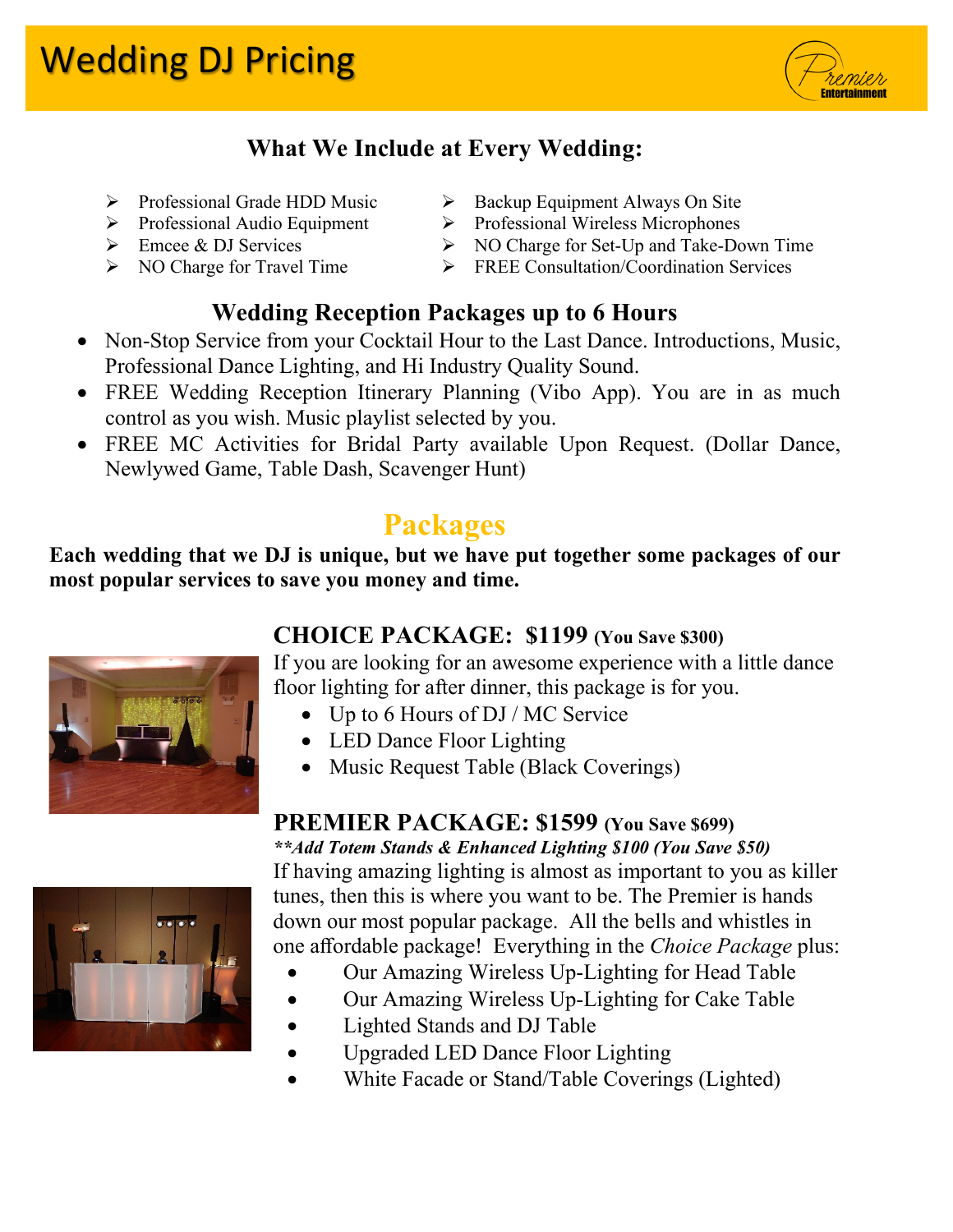# Wedding DJ Pricing





#### **PREMIER PLUS PACKAGE: \$2099 (You Save \$799)** *\*\*Add Totem Stands & Enhanced Lighting \$100 (You Save \$50)* Our amazing Premier Package that includes two added favorites!

Everything in the *Premier Package* plus:

- Our Amazing Wireless Up-Lighting for Whole Room
- On Site Ceremony

## **A La Carte**

Packages aren't your thing? No problem! Try this a la carte menu!

Custom Name in Lights \$125 Totem Stands W/Moving Head Lights: \$150







Picture Slide Show \$125 Head Table Up-Lighting \$150



Whole Room Up-Lighting \$400 LOVE Letters LED Lighted \$200





- Starting Rate: \$999 for 4 hours This is the base rate for any of our amazing DJ's
- Overtime Rate: \$150 per hour
- Ceremony Audio: \$400 On-Site / \$500 Off-Site
- Custom Name in Lights Projection: **Motion: \$175**
- LCD Projector and Screen: \$150
- Additional Speakers (Remote): \$100 each